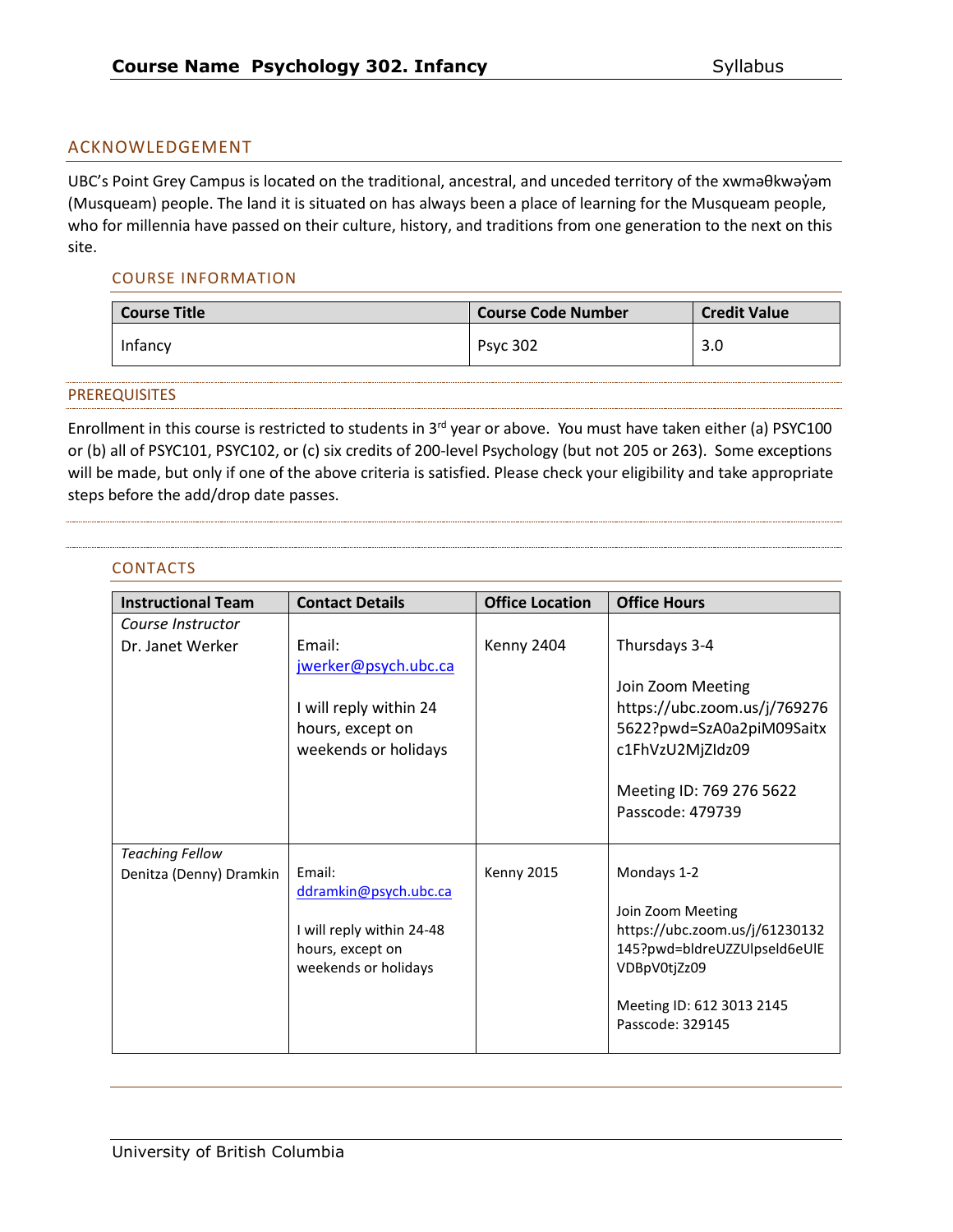# COURSE INSTRUCTOR BIOGRAPHICAL STATEMENT

I am a University Killam Professor in developmental Psychology. My research focuses on infant speech perception and the foundations of language acquisition in infancy. My children are grown, and my grandchildren are even growing up – aged 8, 10, and 11 now! But I still love infancy, and love teaching this course.

#### OTHER INSTRUCTIONAL STAFF

Denitza (Denny) Dramkin is the Teaching Fellow (TF) for this course. She is a PhD student in developmental psychology, working with Dr. Darko Odic. Her research focuses on language and number. Denny is a very experienced TF, and I am thrilled she is part of the instructional team.

### COURSE STRUCTURE

Classes will be a combination of lectures, in class (or on-line) discussion and activitiesm plus occasional films, blogs, or guest lectures. I will teach synchronously, on-line, the first two weeks of class while we are on-line. We will likely continue the synchronous content – either in person (if allowed) or on-line – following this. All synchronous classes will be recorded, and all lectures – synchronous and not – will be uploaded to Canvas.

The rapid and profound changes that occur in all aspects of psychological functioning in the infancy period are unparalleled in other periods of human development. Within the first two years of life, infants develop from relatively helpless newborns to walking, talking, intentional beings, with likes, dislikes, friends, expectations, and surprisingly sophisticated reasoning abilities. It is thus perhaps no surprise that we are inundated with news concerning infant development! To even document, let alone fully understand, how infants develop so rapidly and what the impact of infant development is on later functioning, rigorous empirical research is essential.

### SCHEDULE OF TOPICS: IF CHANGES OCCUR, YOU WILL BE INFORMED

#### **January 11-13**: Introduction to Infancy

- Recommended Textbook Reading: Chapter 1- An Introduction to Child Development
- Required Reading: Course outline

### **January 18-20**: Methods for Studying Infancy

- Required Reading: Gross (2018) chapter 2. Research Methods
- Required Reading: Smith-Flores, A. S., Perez, J., Zhang, M.H., & Fiegenson, L. (online 2021). On-line measures of looking and learning in Infancy. *Infancy*
- \*Because this article is for the "Methods" module, please pay careful attention to the methods they used, and to the comparison of in-person vs on-line implementation.

#### **January 25-27**: Biological Foundations of Development

• Recommended Reading: Krol, et al., (2019) Epigenetic dynamics in infancy and the impact of maternal engagement. *Science Advances*.

• Required Reading: Siegler et al. (2020). Chapter 3- Biological Foundations (start of

the chapter  $\rightarrow$  up until 'The Body: Physical Growth and Development') On canvas because required.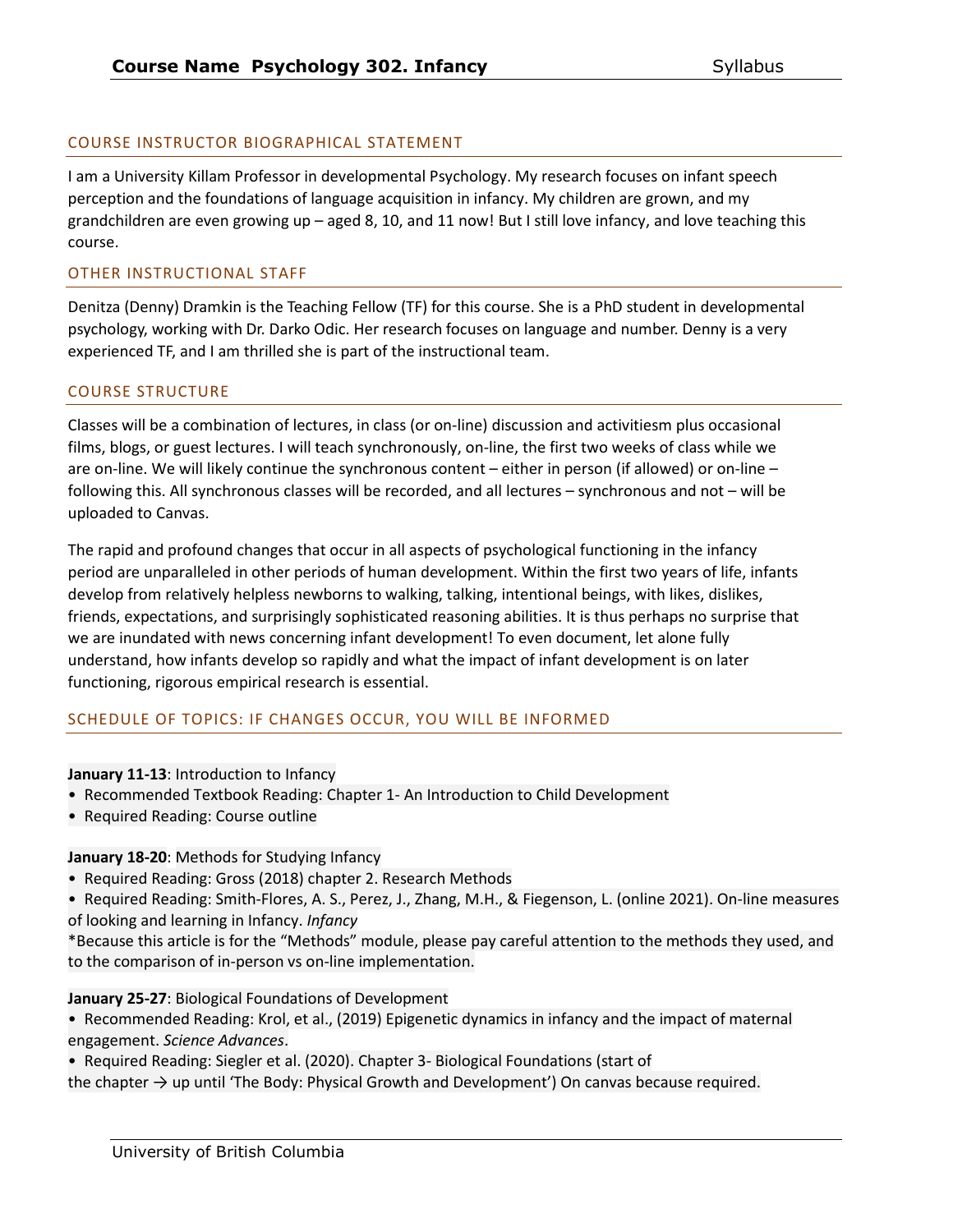**February 1-3**: Prenatal Development, Birth, & the Newborn

• Recommended Textbook Reading: Chapter 2- Prenatal Development and the

Newborn Period (entire chapter)

• Required Reading: Kozak, K., Greaves, A., Waldfogel, J., Angal, J., Elliot, A.,

Fifer, W., & Brito, N. (2021) Paid maternal leave is associated with better language and socioemotional outcomes during toddlerhood. *Infancy*.

In this, and the subsequent original research articles, at this stage of your education, pay most attention to the Abstract, Introduction, and Discussion/Conclusion sections -- you can skim the Methods and Results sections until you develop more expertise in these area. Useful guides to reading research papers can be found here (Links to an [external](https://www.dropbox.com/s/li1drgf92175cxu/HowToSkim.pdf?dl=0) site.) and here (Links to an [external](http://www.raulpacheco.org/2017/01/finding-the-most-relevant-information-in-a-paper-when-reading-a-three-step-method/) site.).

# **February 8: MIDTERM 1**

**February 10**: Perceptual & Motor Development plus Learning

• Recommended Textbook: Chapter 5- Perception, Action, & Learning in Infancy

• Required Reading: Karasik, L. B., Tamis-LeMonda, C. S., Ossmy, O., & Adolph, K. E.

(2018). The ties that bind: Cradling in Tajikistan.

Of interest: Babies First Steps: https://www.youtube.com/watch?v=p1otGt99Rec

# **February 15-17:** Language Development

• Recommended Textbook Reading: Chapter 6- Development of Language and Symbol

Use (start of the chapter  $\rightarrow$  up until 'Nonlinguistic Symbols and Development')

• Required Reading: Arredondo, M., Aslin, R. N., & Werker, J.F. (2021). Bilingualism alters infants' cortical organization for attentional orienting mechanisms.

### **February 17: First Assignment due**

**February 22-24:** Reading Week

**March 1-3:** Cognitive Development

• Recommended Textbook Reading: Chapter 4- Theories of Cognitive Development (sections 'Piaget's Theory' and 'Core-Knowledge Theories'), Chapter 7- Conceptual Development (section 'Number')

• Required Reading: Wang, J. & Feigenson, L. (2019). Infants recognize counting as numerically relevant.

### • **March 3: Second Assignment due**

# **March 8-10**: Social Cognition

• Recommended Textbook Reading: Chapter 7- Conceptual Development (section

'Understanding Oneself and Other People')

• Recommended Reading: Pun, A., Birch, S., & Baron, A.S. (2016). Infants use relative numerical group size to infer social dominance. *Proceedings of the National Academy of Sciences, 113*(9), 2376-2381.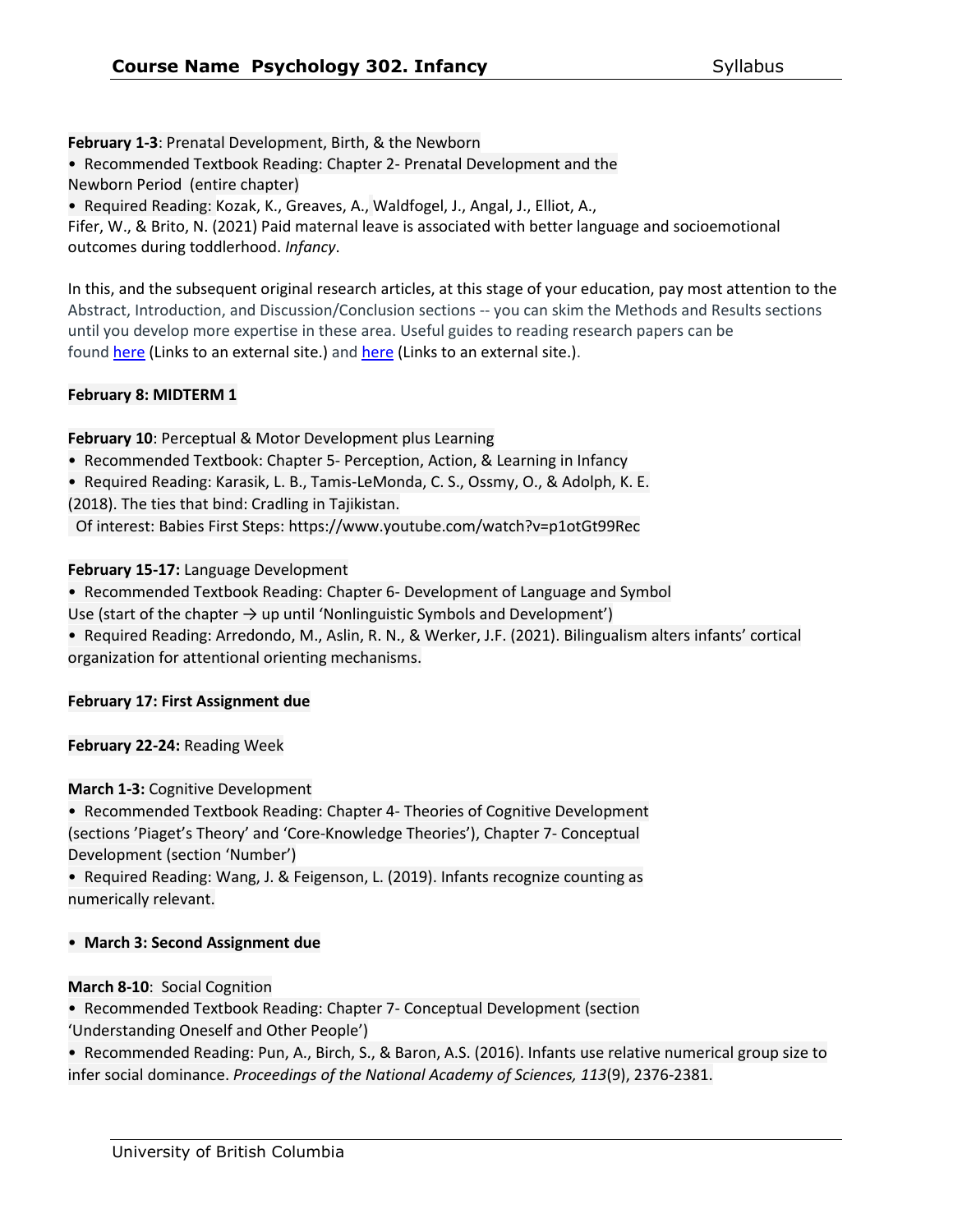• Required Reading: Cirelli, L. K., Wan, S. J., & Trainor, L. J. (2016). Social effects of movement synchrony: Increased infant helpfulness only transfers to affiliates of synchronously moving partners

#### **March 15: MIDTERM 2**

#### **March 17**: Emotion & Temperament

• Recommended Textbook Reading: Chapter 10- Emotional Development (start of chapter  $\rightarrow$  up until 'Mental Health, Stress, and Internalizing Mental Disorders')

• Required Reading: Morales et al. (2021). Infant temperament prospectively predicts general psychopathology in children.

#### **March 22-24**: Attachment & the Self

• Recommended Textbook Reading: Chapter 11- Attachment to Others and

Development of the Self (start of chapter  $\rightarrow$  up until 'Self-Concept in Adolescence')

• Required Reading: Broesch, T., et al. (2011). Cultural variations in children's mirror self-recognition.

#### **March 24: Third Assignment due**

### **March 29-31**: Moral Development

• Recommended (Textbook) Chapter 14- Moral Development (from 'The Development of Conscience, bottom Page 497 →just before 'The Origins of Individual Differences in Prosocial Behavior, page 502')

• Required Reading: Van de Vondervoort, J. & Hamlin, J.K. (2016). Evidence for Intuitive Morality: Preverbal Infants Make Sociomoral Evaluations

#### **April 5-7:** Infant Development and Social Policy: Discussion

• Required: Yeung, H., Curtin, S., & Werker, J. (2021) Face-mask use and language development – Reasons to worry?

• Read and be prepared to discuss one of the following:

Gupta, S. & LaMotte, S. (Dec. 30, 2021). A Tragic Birthday: a courtroom attack on shaken baby. Gross, L. (2009). A broken trust: Lessons from the vaccine-autism wars.

# **April 8: Engagement Portfolio due**

### **April 12-27: FINAL EXAM TO BE SCHEDULED**

### LEARNING OUTCOMES

Learning goals for the course are are:

- to understand the theoretical frameworks in which infant research is conducted
- to learn, understand, and be able to apply key empirical findings regarding infant development
- to learn and understand different kinds of methods that are used to study infant development, and to appreciate the strengths and limitations of each

- to develop the ability to read, and critically evaluate original research articles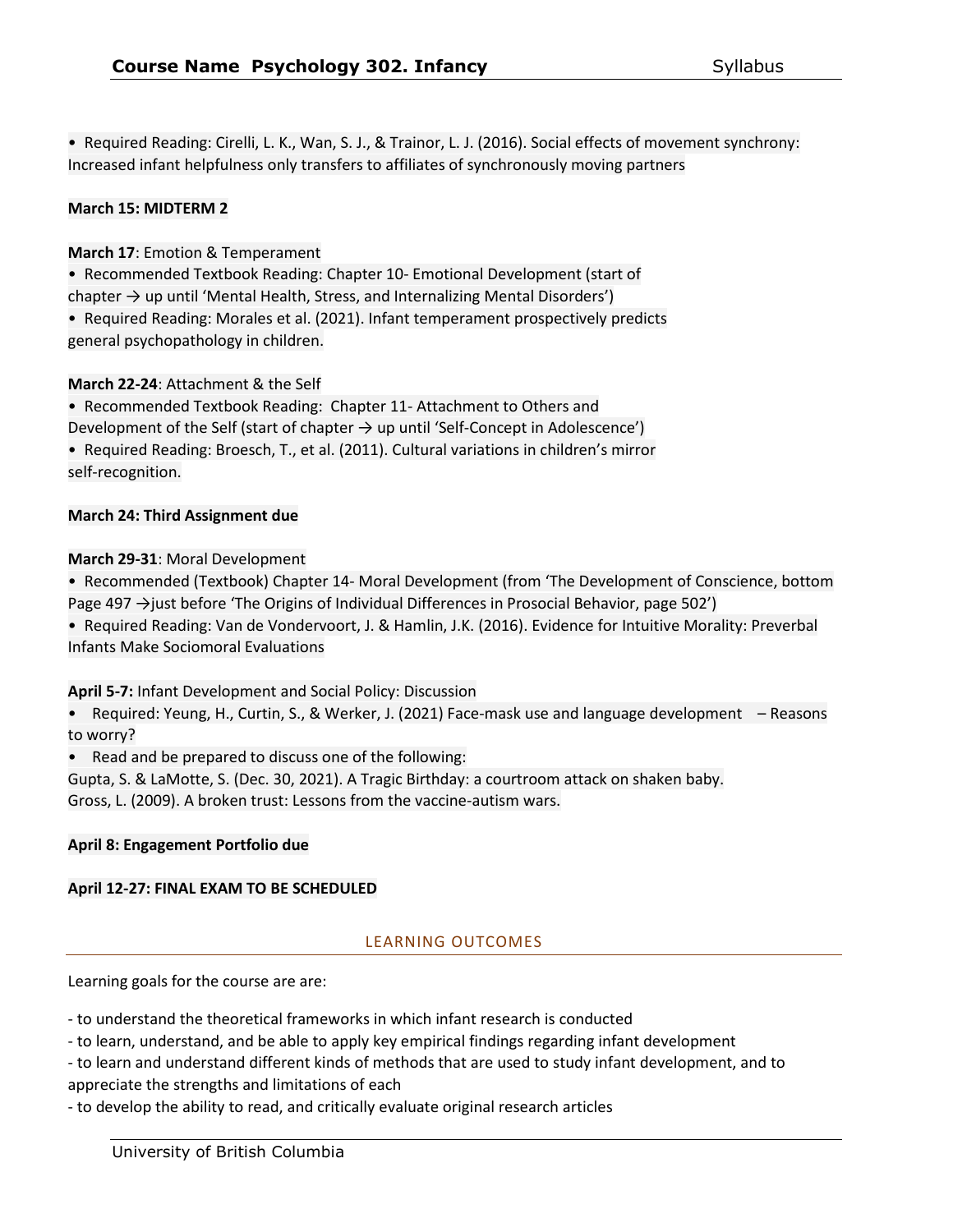- to use these critical thinking skills to evaluate media and online claims about infant development - to be able to express what you have learned in this class to the broader public

#### LEARNING ACTIVITIES

Students are expected to participate in class discussion, either in person in live classes, or on the discussion board. As noted, for your 3-part assignment, you are able to either work in groups or individually.

#### LEARNING MATERIALS

There will typically be one required reading per class. As one of the goals of this course is to give you the skill set to read and understand original empirical research articles, most of your required readings are journal articles. Occasionally a chapter from a text book will be assigned instead. All required readings, as listed in the course schedule, are posted on Canvas in alphabetical order. My lectures will assume that you have completed all assigned readings prior to class each week. In addition, there is a *highly recommended* text book, available in the bookstore https://shop.bookstore.ubc.ca/booklist.aspx (the 5th edition is very similar, and is likely circulating as used), that will help contextualize and solidify your learning;

Siegler, R., Saffran, J. Gershoff, E. T., Graham, S. & Eisenberg, N. *How Children Develop.* Worth Pub, NY. 6<sup>th</sup> Canadian Edition

Key information will be posted on Canvas, including your course outline, links to assigned readings for each week, and/or other URLs to consult, important announcements, lecture slides, and grades. You are expected to check the class website at least WEEKLY for updated information. Lecture slides will typically be posted by the evening before the class.

#### ASSESSMENTS OF LEARNING

Grades will be determined on the basis of two on Canvas Midterm Exams (25% each) as noted on the syllabus, a Final exam worth (35%) as scheduled during the final exam period, one 3-part Assignment (10%) and Participation (5%).

EXAMS: Each midterm will be 60 minutes in length and will cover the material only from that portion of the course (up through the week preceding the midterm). Midterm exams will be open-book/open-note, but are to be completed independently. Midterms will consist of multiple choice questions. Each exam will be available from 12:00am to 11:59pm on exam day.

The final exam will be 90 minutes in length, and will focus on the lecture and reading material from the final portion of the course, but will also test cumulative knowledge from the entire course that continued to be relevant in the final section of the course. The final exam will also be primarily multiple choice, but with some short answer questions if it is in person. If it is on-line, it will be exclusively multiple choice.

*If you are unable to take one of the midterm exams (for any reason—you don't have to explain why), you can be excused from that exam and have the weight moved to the final. Just let us know in advance of the exam. Also please know that we cannot reweigh marks from already completed exams.* 

*If you are unable to take the final exam, you need to contact your faculty's advising office as soon as possible to apply for Academic Concession.*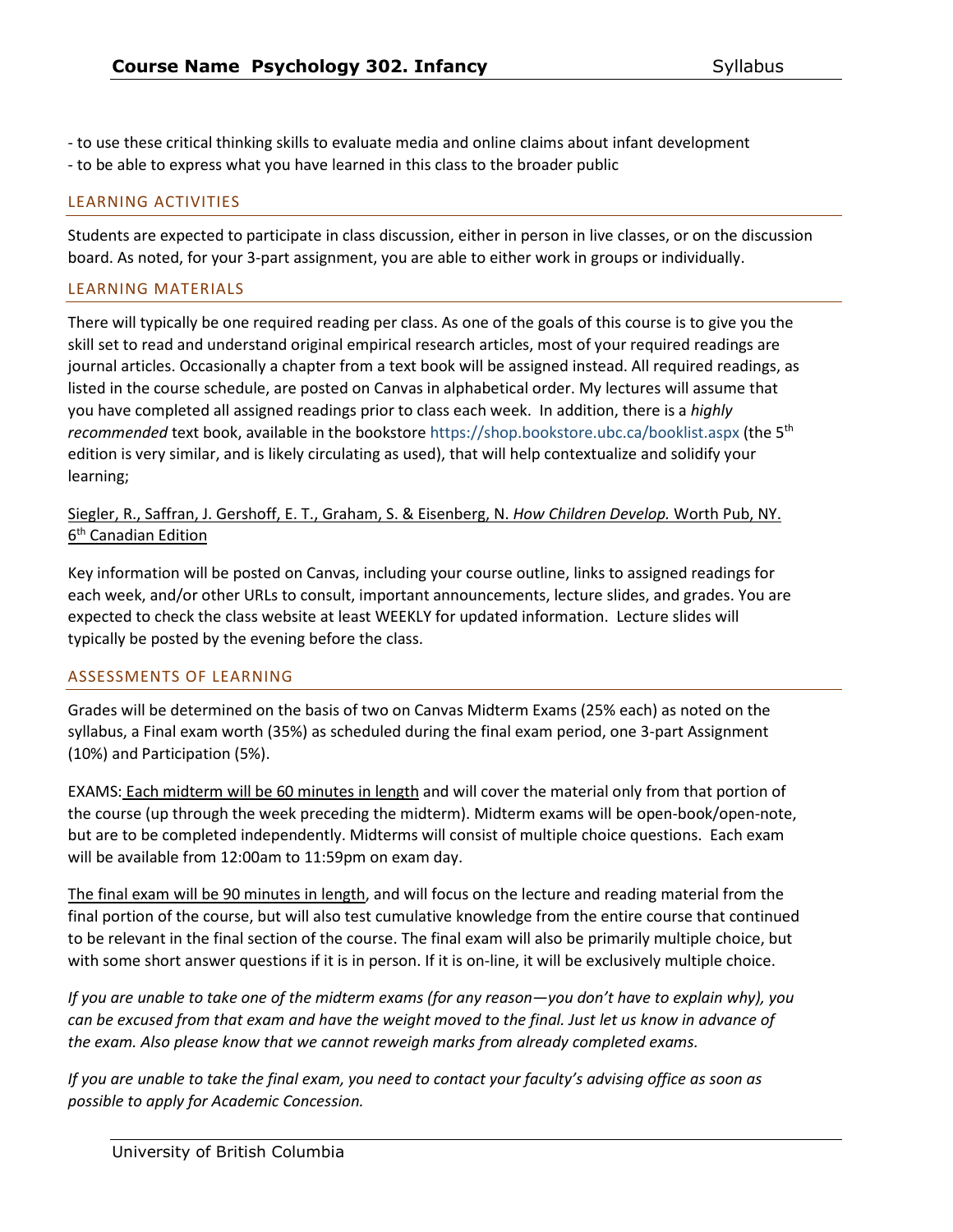Your 3-PART ASSIGNMENT involves signing up for one of the topics that will be visible on Canvas by January 17, and working in groups of up to 10 to write 2 paragraphs on the impact of this topic on infant development, at either 3 different points in development, or on 3 different aspects of development, or some combination. You can comment on development after infancy as long as the experience or exposure occurred in infancy, and you relate the later impact to that infant experience. A maximum of 10 people will be able to sign up for each topic. You are able to work in the full group of 10, or divide into smaller groups, or work alone. You will need to indicate your grouping. If you work in a group, a single grade will be given to the group.

Topics that are under consideration right now are exposure to challenges including alcohol, lead, cannabis, opiods, other maternal medication, maternal depression, malnutrition, maternal incarceration, poverty, parental strife, parents working from home during Covid, other kinds of early adversity (state which kind), and potentially beneficial experiences, including bilingualism, connection to the land, music exposure.

*Due dates are listed on the course syllabus, but because we know life happens – particularly during Covid - assignments will be accepted for up to a week after each date without any penalty.* 

Your PARTICIPATION MARK will be based on a personal participation profile you prepare. In this, you should describe what you consider to be the 3 ways in which you optimally participated in class. It might be in terms of questions or comments you asked in class, comments you made in response to the 1-2 questions posted each week on Canvas, or a question or conversation thread you posted on canvas, and/or the response(s) you made to questions or conversation threads started by other students.

### **GRADE DISTRIBUTION & SCALING**

To maintain equity across multiple course sections, all psychology classes are required to comply with departmental norms regarding grade distributions. **However, in the spirit of flexibility and compassion in light of COVID-19, these departmental norms have been adjusted upwards by 5%.** With these adjusted norms, the average grades for 300- and 400-level classes will be 75% for an excellent class, 73% for an average class, and 71% for a week class, with a standard deviation of 13.

*To adhere to these norms; grades may be scaled up or down as necessary by an instructor or the department.* 

Further details on UBC's grading practices are available at: <https://students.ubc.ca/enrolment/courses/grades>

### **Extra Credit**

### HUMAN SUBJECTS POOL CREDITS

As described below, you may earn up to 3% extra credit to your final course grade through participating in research studies (or by completing library assignments).

You can gain research experience by serving as a participant in one of the many different psychological studies that are being conducted by the department. For each hour of experimental participation you can earn one credit towards your final grade. You can sign up for studies by visiting [https://ubc-psych.sona-systems.com/.](https://ubc-psych.sona-systems.com/) If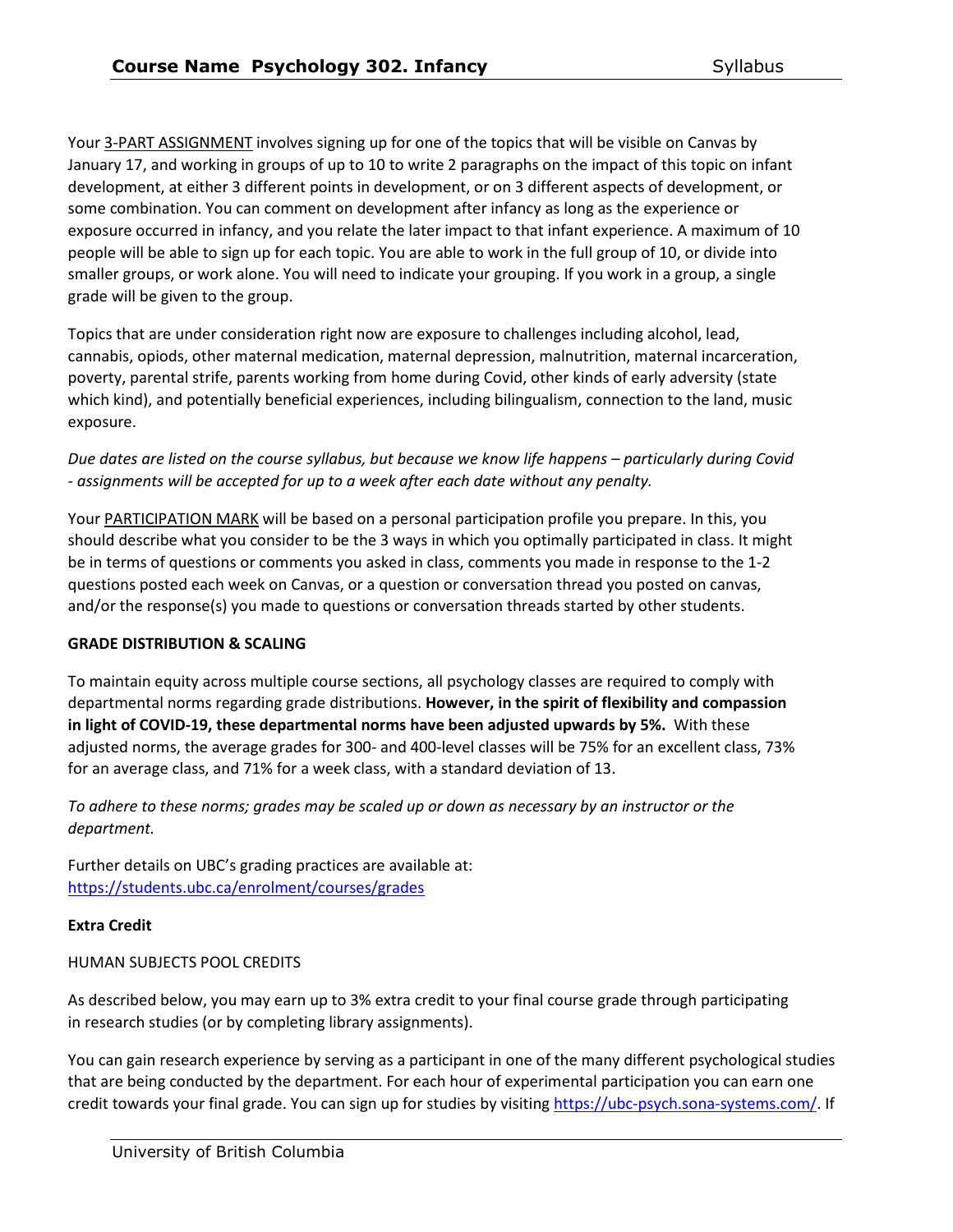you prefer, you can earn these same extra credits by completing a library-writing project, in which you read and summarize a peer-reviewed research article. You can find out more about how you can earn extra credits at [https://psych.ubc.ca/hsp.](https://psych.ubc.ca/hsp) There you will find a detailed guide about how to participate in the HSP, how-to videos, and a list of frequently asked questions.

### **Library Assignment Update for Spring 2022:**

The class ID is 33005051, class name is "HSP 2021-2022 (Spring)" and password is "Research".

Details of the policies and how to access support are available on **[the UBC Senate website.](https://senate.ubc.ca/policies-resources-support-student-success)**

#### OTHER COURSE POLICIES: REMINDER

*If you are unable to take one of the midterm exams (for any reason—you don't have to explain why), you can be excused from that exam and have the weight moved to the final. Just let us know in advance of the exam. We cannot reweigh marks from already completed exams.* 

*If you are unable to take the final exam, you need to contact your faculty's advising office as soon as possible to apply for Academic Concession.*

*Due dates for the 3-part assignment are listed on the course syllabus, but we know that life happens – especially during COVID, so assignments will be accepted, without a penalty, for up to a week after each date.* 

#### Academic Resources

- UBC Academic Regulations[: http://www.calendar.ubc.ca/Vancouver/index.cfm?tree=3,0,0,0](http://www.calendar.ubc.ca/Vancouver/index.cfm?tree=3,0,0,0) Information on UBC policies and regulations, including academic concession and accommodation.
- UBC Learning Commons: http://learningcommons.ubc.ca/

Learning and research resources and opportunities for students, including tutoring, workshops, study groups, and many other online tools.

Centre for Accessibility[: http://students.ubc.ca/about/access](http://students.ubc.ca/about/access) or 604-822-5844.

Resources and accommodations for students living with physical, mental, and/or learning disabilities.

#### Wellbeing Resources

• Thrive Campaign:<https://wellbeing.ubc.ca/wellbeing-campaigns-and-initiatives/thrive>

Collaborative initiative between UBC Human Resources, Health Promotion & Education (Vancouver), Health and Wellness (Okanagan), and UBC Wellbeing offering access to a variety of learning, health, and wellness resources.

• UBC Psychology Clinic:<https://clinic.psych.ubc.ca/>

An outpatient mental health and training clinic that offers assessment, treatment, research and training of clinical psychology.

• Campus Lightbox: campuslightbox.ca

Student-led website with mental health support resources.

• The Kaleidoscope: http://the-kaleidoscope.com/

Peer-run mental health support group.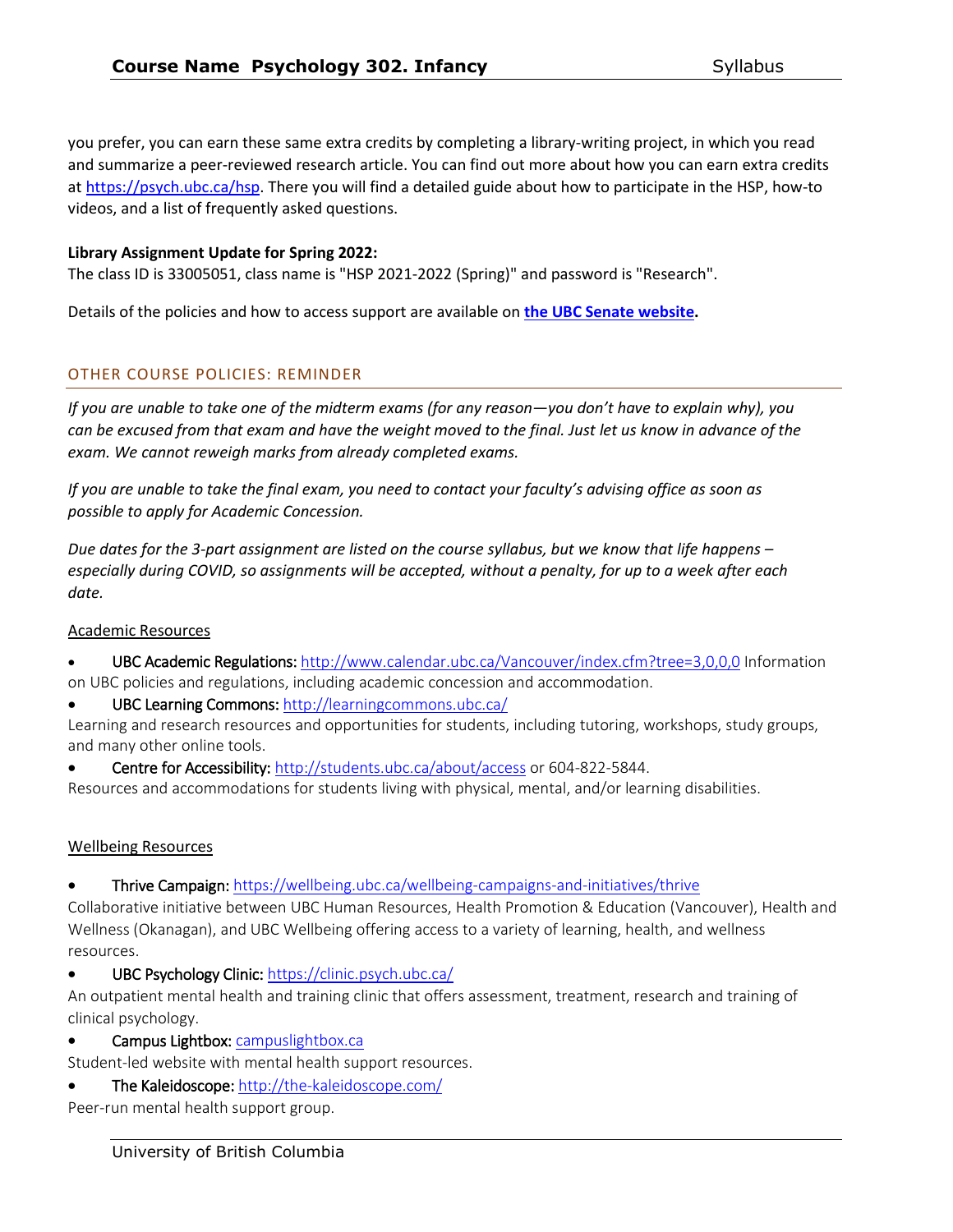• UBC Counselling Services[: http://students.ubc.ca/livewell/services/counselling-services o](http://students.ubc.ca/livewell/services/counselling-services)r 604-822-3811. Offers resources to help support and maintain mental health while in school. One-on-one counseling, group sessions, and ability to document an illness if needing academic concession available.

• AMS Peer Support[: https://www.ams.ubc.ca/student-services/peer-support/](https://www.ams.ubc.ca/student-services/peer-support/)

Free, confidential, one-on-one peer support for a variety of issues, related to personal, academic, and mental health challenges.

• UBC Wellness Centre:<http://students.ubc.ca/livewell/services/wellness-centre>or 604-822-8450. Offers resources for managing stress, keeping healthy sleep and eating patterns, concerns about safe sex, and more.

• Student Health Services:<http://students.ubc.ca/livewell/services/student-health-service>or 604-822-7011. Offers a variety of healthcare related services, including access to doctors, registered nurses, and specialists.

• Live Well, Learn Well[: http://students.ubc.ca/livewell](http://students.ubc.ca/livewell) 

Resource hub for information about improving physical and mental wellbeing.

• Mental Health Awareness Club:<http://blogs.ubc.ca/ubcmhac/>

Offers opportunities to speak about mental health with others and strives to promote mental health awareness throughout the UBC community.

• AMS Food Bank: http://www.ams.ubc.ca/services/food-bank/

Provides access to food hampers in financial emergencies. Services can be used up to 6 times per term.

• BC Crisis Center[: www.crisiscentre.bc.ca](http://www.crisiscentre.bc.caor/) or 604-872-3311.

Non-profit, volunteer-driven organization that provides emotional support to youth, adults, and seniors in crisis in BC. Crisis line available 24/7.

• Distress Line: 1-800-Suicide (784-2433).

Provides access to mental health professionals who help in situations of distress. If you or someone you know is in distress and may hurt themselves, call 1-800-SUICIDE 24 hours a day.

#### COPYRIGHT

All materials of this course (course handouts, lecture slides, assessments, course readings, etc.) are the intellectual property of the Course Instructor or licensed to be used in this course by the copyright owner. Redistribution of these materials by any means without permission of the copyright holder(s) constitutes a breach of copyright and may lead to academic discipline.

As all lectures are posted on Canvas, recording by students is not allowed.

# ACADEMIC INTEGRITY

We are all—students, teachers, TAs—members of the academic community. In this community, there are ethical standards for how we share and produce knowledge. These standards of academic integrity hold that we produce our own contributions (ie, we don't copy or buy papers, we don't cheat on exams) and we don't take credit for someone else's work (ie, we include citations and references).

Students are expected to comply with all university regulations regarding academic integrity; including plagiarism, cheating, and submitting your own work more than once. Policy guidelines can be found at[:](http://vpacademic.ubc.ca/integrity/ubc-regulation-on-plagiarism/) [http://vpacademic.ubc.ca/integrity/ubcregulation-on-plagiarism/.](http://vpacademic.ubc.ca/integrity/ubc-regulation-on-plagiarism/)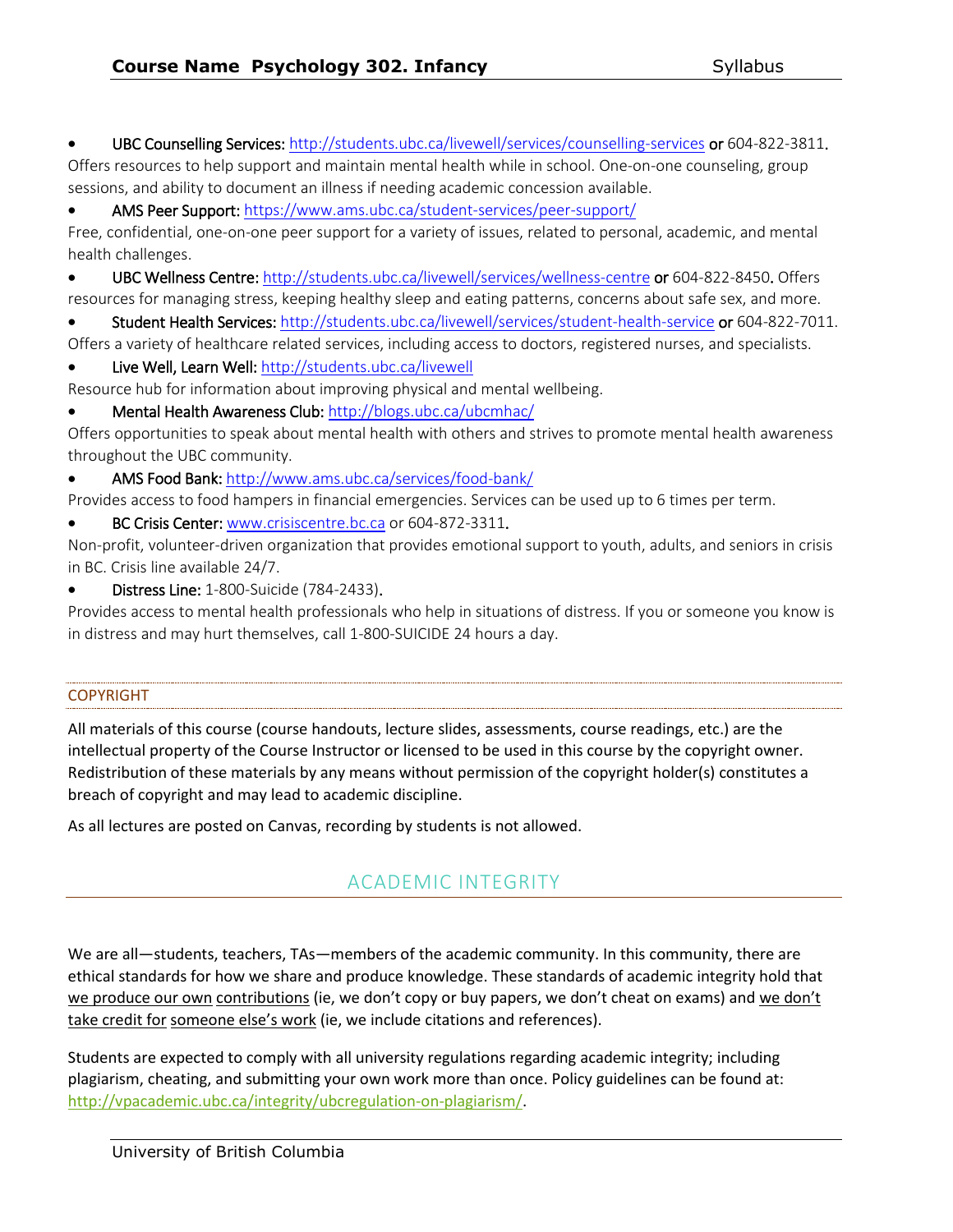# CITING VS. PLAGIARISM

Plagiarism is defined as "where an individual submits or presents the oral or written work of another person as his or her own." In academic work, it is crucial that you acknowledge where ideas come from through citing those sources. If you are ever unsure of whether to cite, it is best to err with caution and cite a source! It is very unlikely to ever be penalized for over-citing, while underciting may be a significant error. Unless a statement can be thought of as common knowledge, spend some time thinking about the source of that information and how best to cite.

In Psychology, we use APA citation style to indicate our sources. A good guide to APA style can be found at [https://owl.purdue.edu/owl/research\\_and\\_citation/apa\\_style/apa\\_style\\_introduction.html](https://owl.purdue.edu/owl/research_and_citation/apa_style/apa_style_introduction.html)

In writing within Psychology, direct quotations from sources are discouraged. Instead, you should try to paraphrase ideas into your own words, while citing the original source of those ideas.

If you have citing or what may constitute plagiarism, please discuss with Lily/TAs *before* any assessment is begun. In addition, a helpful guide can be found at [https://learningcommons.ubc.ca/resourceguides/understand-academic-integrity/?login.](https://learningcommons.ubc.ca/resource-guides/understand-academic-integrity/?login)

Please note that my work on this syllabus was inspired in large part through example syllabi from Drs. Lily May, Lauren Emberson, and Luke Clark. Lily in turn received part of the inspiration for her syllabus from prior syllabi from me, and from several other developmental faculty. We have shared, though, with full knowledge and permission from one another.

# **PSYCHOLOGY DEPARTMENT'S** POSITION ON ACADEMIC MISCONDUCT

Cheating, plagiarism, and other forms of academic misconduct are very serious concerns of the University, and the Department of Psychology has taken steps to alleviate them. In the first place, the Department has implemented software that can reliably detect cheating on multiple-choice exams by analyzing the patterns of students' responses. In addition, the Department subscribes to TurnItIn – a service designed to detect and deter plagiarism. All materials (term papers, lab reports, etc.) that students submit for grading will be scanned and compared to over 4.5 billion pages of content located on the Internet or in TurnItIn's own proprietary databases. The results of these comparisons are compiled into customized "Originality Reports" containing several sensitive measures of plagiarism; instructors receive copies of these reports for every student in their class.

In all cases of suspected academic misconduct the parties involved will be pursued to the fullest extent dictated by the guidelines of the University. Strong evidence of cheating or plagiarism may result in a zero credit for the work in question.

According to the University Act (section 61), the President of UBC has the right to impose harsher penalties including (but not limited to) a failing grade for the course, suspension from the University, cancellation of scholarships, or a notation added to a student's transcript.